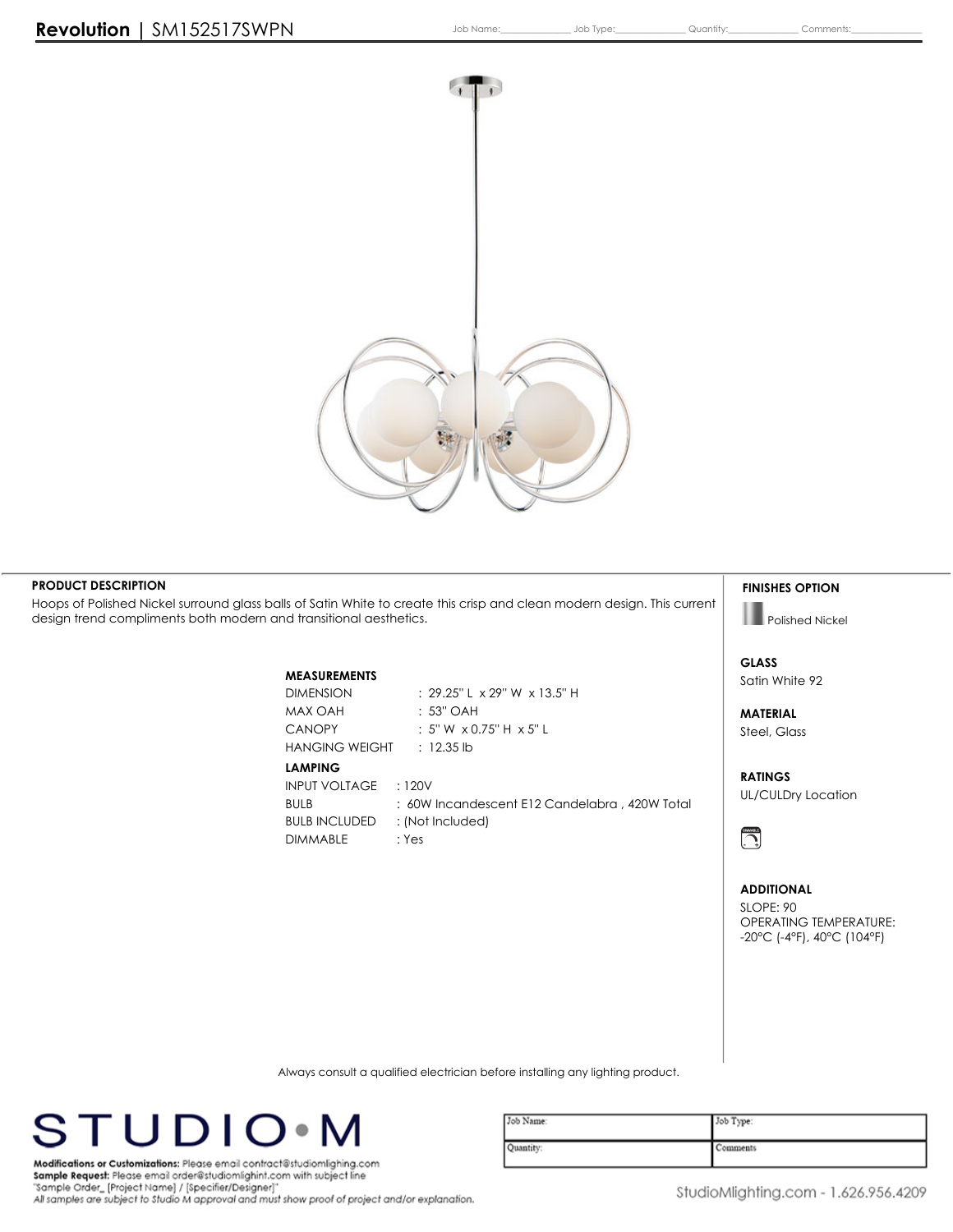

## **PRODUCT DESCRIPTION**

Hoops of Polished Nickel surround glass balls of Satin White to create this crisp and clean modern design. This current **design trend compliments both modern and transitional aesthetics.**

# **MEASUREMENTS**

**MAX OAH : 53'' OAH HANGING WEIGHT : 6.39 lb**

**DIMMABLE : Yes**

**DIMENSION : 28'' L x 28'' W x 13.5'' H CANOPY : 5'' W x 0.75'' H x 5'' L**

**LAMPING INPUT VOLTAGE : 120V BULB : 60W Incandescent E12 Candelabra , 180W Total BULB INCLUDED : (Not Included)**

**FINISHES OPTION**

**Polished Nickel**

**GLASS Satin White 92**

**MATERIAL Steel, Glass**

**RATINGS UL/CULDry Location**



#### **ADDITIONAL**

**SLOPE: 90 OPERATING TEMPERATURE: -20°C (-4°F), 40°C (104°F)**

**Always consult a qualified electrician before installing any lighting product.**



| Job Name: | Job Type: |
|-----------|-----------|
| Quantity: | Comments  |

Modifications or Customizations: Please email contract@studiomlighing.com Sample Request: Please email order@studiomlighint.com with subject line "Sample Order\_[Project Name] / [Specifier/Designer]" All samples are subject to Studio M approval and must show proof of project and/or explanation.

StudioMlighting.com - 1.626.956.4209